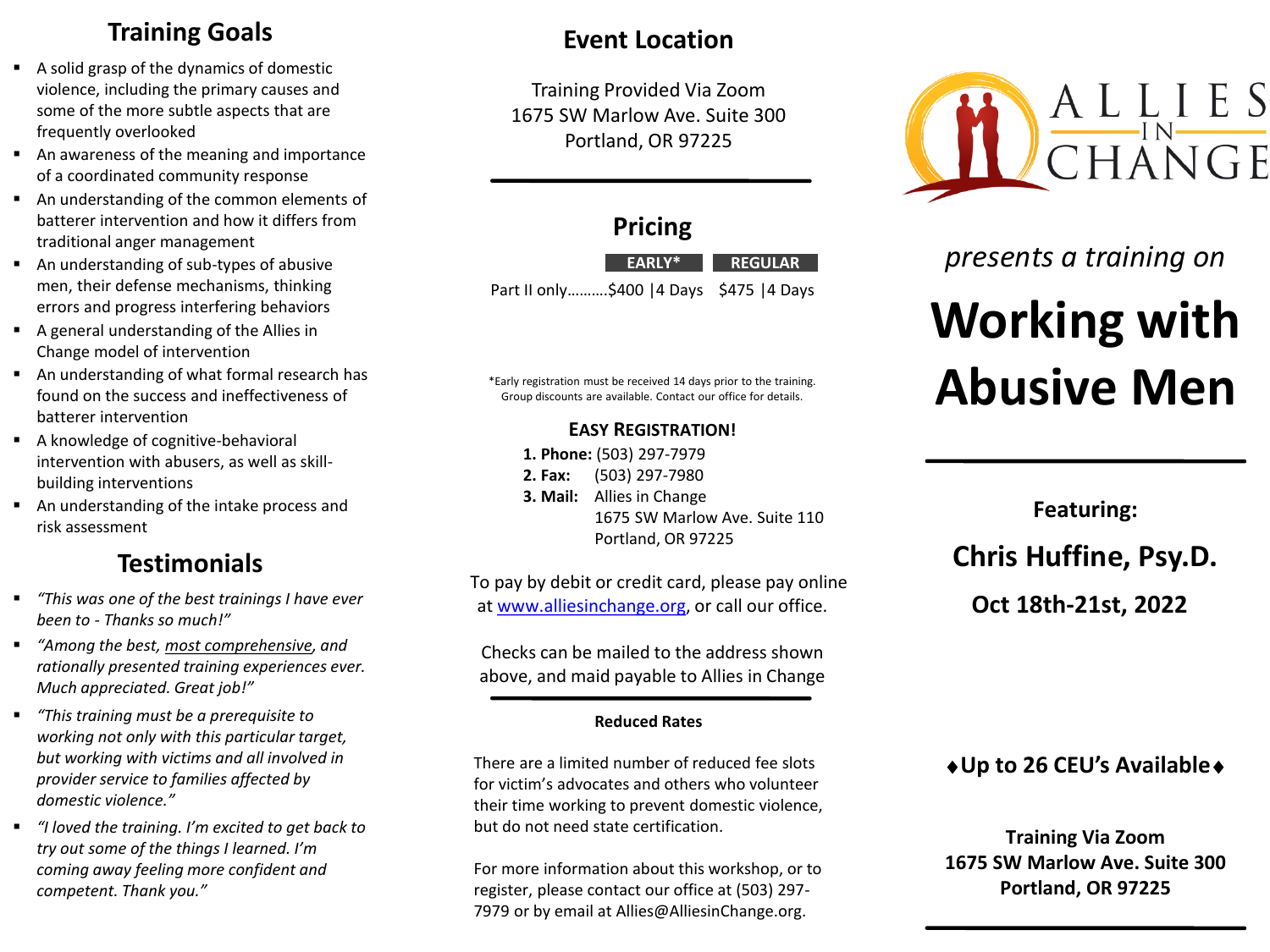# **Training Agenda Part I**

## **Wednesday, May 9 th**

(8:30am to 5:00pm)

#### **Overview of Abusive Men - 7 CEU's**

- An Overview of Domestic Violence
- Stalking
- Causes of Abuse
- **Dynamics of Abusers**

## **Thursday, May 10th**

(8:30am to 5:00pm)

#### **Community Interventions - 7 CEU's**

- History of the Domestic Violence Movement
- Coordinated Community Response
- Relevant Laws and Legal Interventions
- Batterer Intervention Program Qualities and Standards
- Allies in Change Model of Abuse Intervention
- Research Summary on the Effectiveness of Interventions with Abusive Men

## **Friday, May 11 th**

(8:30am to 4:00pm)

#### **Evaluations, Intake, Risk Assessment, and Placement of Abusive Men - 6 CEU's**

- Evidence Based Practice and Groups for Abusive Men
- Cultural Humility
- **Domestic Violence Evaluations**
- Intake Process and Exclusions
- Risk Assessment
- Risk informed treatment planning
- Specialized Groups for Abusive Men

# **Training Agenda Part II**

## **Wednesday, April 6 th**

(8:30am to 5:00pm)

#### **Group Facilitation Skills w/ Abusive Men - 7 CEU's**

- **Effective group facilitation**
- Confrontation skills and techniques

## **Thursday, April 7 th**

(8:30am to 5:00pm)

#### **The Allies Model of Abuse Intervention - 7 CEU's**

- Overview
- Working Against: Negative Behaviors and Beliefs
	- Disconnection
	- Disregard
	- Distrust
- Working With: Positive Behaviors and Beliefs, Part 1
	- Self-Awareness

## **Friday, April 8 th**

(8:30am to 4:00pm)

#### **The Allies Model of Abuse Intervention - 6 CEU's**

- Working With: Positive Behaviors and Beliefs, Part 2
	- Self-Management
	- Regarding the Other
	- Trusting the Relationship

#### **ABOUT THE PRESENTER**

**Christopher Huffine, Psy.D.,** is a licensed psychologist who has worked in the domestic violence field for over 28 years. In that time, he has worked with over a thousand abusive men, dozens of abused women, and a number of non-aggressive male victims of domestic violence. He founded Allies in Change Counseling Center in September of 2004. He presently co-facilitates three groups a week for abusive men. He is a member of the advisory group to the state Attorney General to establish batterer intervention standards in the state of Oregon, as well as the Oregon Domestic Violence Fatality Review Team. He regularly speaks about domestic violence and abusive men.

#### **ABOUT ALLIES IN CHANGE**

**Allies in Change** is a non-profit mental health agency and social activist organization with three locations in the Portland tri-county area.

We offer 25 weekly abuse intervention groups to help perpetrators of domestic violence recognize and address issues of power and control and cease continued abusive behavior. Some of our groups are specialized for men who are emotionally intense, abusive fathers, criminally or psychopathically orientated, or voluntarily seeking help with abusive behaviors. We also offer groups for women dealing with anger and abuse perpetration.

Additionally, our staff volunteers time to participate in speaking engagements on issues relating to domestic violence in order to further community involvement and awareness. Beyond our domestic violence work, we offer individual and couples counseling to men and women with focus areas including depression, anxiety, managing emotions, and improving interpersonal relationships.

#### **TRAINING DETAILS**

#### **40 HOUR BATTERER INTERVENTION CERTIFICATION**

This training is being conducted in accordance with the 40 hour Oregon State requirement. A copy of your completion certificate will be given to you at the end of the training.

#### **BREAKS**

Lunch break will be from 12:00pm to 1:00pm. There will be a 15 minute break each morning and afternoon.

#### **SUBSTITUTION & CANCELLATION POLICY**

Substitutions may be made at any time. Requests for cancellations must be received in writing by fax, email, or mail ten (10) days prior to the training in order to receive a refund less a \$20 administrative charge per cancellation. If the cancellation is made within ten business days or less, refunds will not be granted for any reason. A credit will be issued that may be used towards a future training.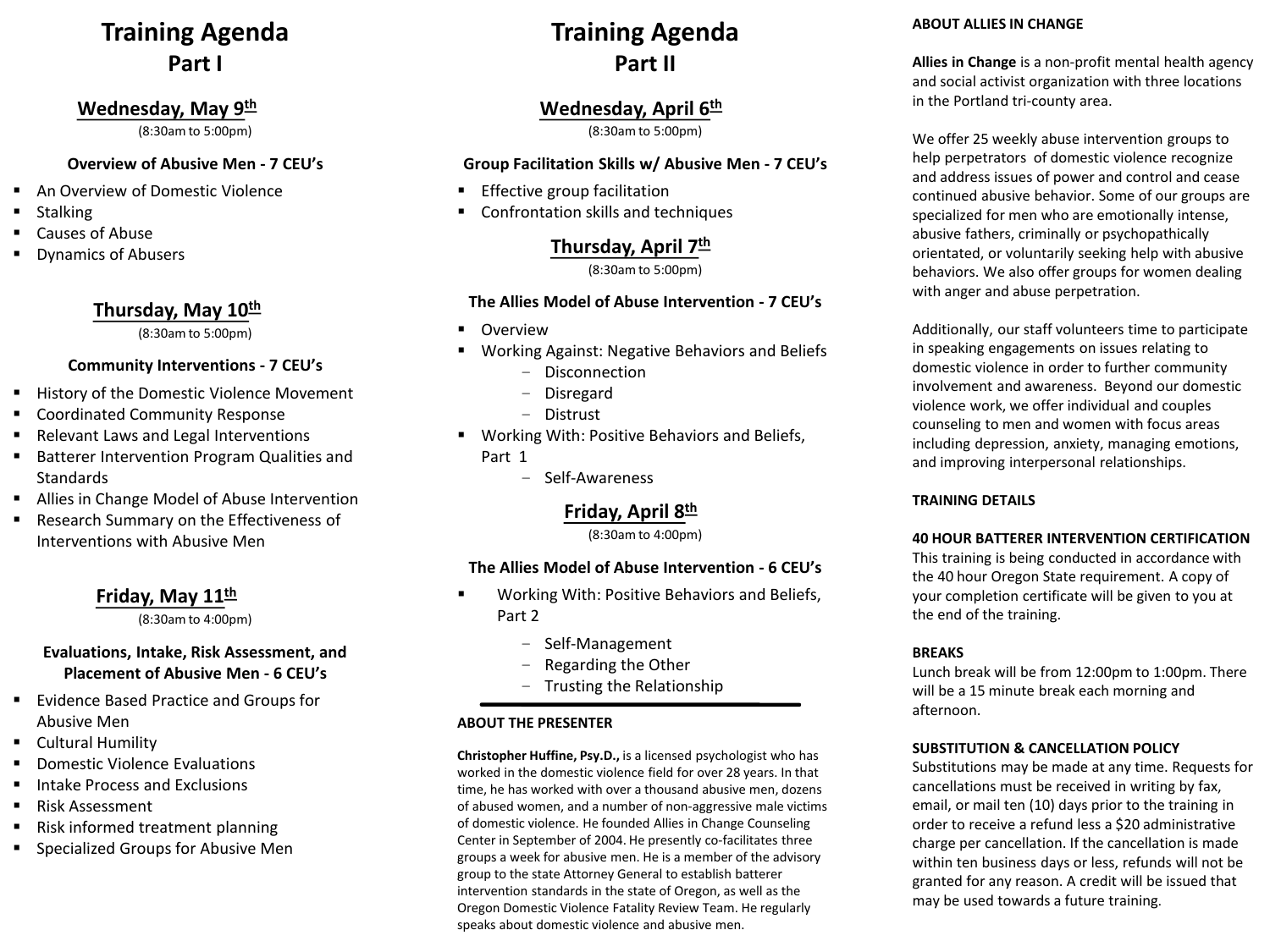(4 days) above. **REGISTER EARLY AND SAVE!** Dates you plan to attend: □ Part II: Tues, Oct  $18<sup>th</sup>$  – Fri, Oct 21<sup>st</sup> (4 days) ❑ Entire Workshop (6 days) **\*A day is added for Part II only registrants – Details on the backside of this registration slip. PRICING** Part II only...............\$400 | 4 Days \$475 | 4 Days Part I and II..............\$600 | 6 Days \$750 | 6 Days \*Early registration must be received 14 days prior to the training. **EASY REGISTRATION! 1. Phone**: (503) 297-7979 **2. Fax:** (503) 297-7980 **3. Mail:** Allies in Change 1675 SW Marlow Ave. Suite 110 Portland, OR 97225 To pay by debit or credit card, please visit our website, or call our office. Send checks or money orders payable to Allies in Change to the address above. Amount enclosed: \$ Name: \_\_\_\_\_\_\_\_\_\_\_\_\_\_\_\_\_\_\_\_\_\_\_\_\_\_\_\_\_\_\_\_\_\_\_\_\_\_\_\_\_\_\_\_\_\_ Organization: \_\_\_\_\_\_\_\_\_\_\_\_\_\_\_\_\_\_\_\_\_\_\_\_\_\_\_\_\_\_\_\_\_\_\_\_\_\_\_\_ Phone: \_\_\_\_\_\_\_\_\_\_\_\_\_\_\_\_\_\_\_\_\_\_\_\_\_\_\_\_\_\_\_\_\_\_\_\_\_\_\_\_\_\_\_\_\_ Address: \_\_\_\_\_\_\_\_\_\_\_\_\_\_\_\_\_\_\_\_\_\_\_\_\_\_\_\_\_\_\_\_\_\_\_\_\_\_\_\_\_\_\_\_ City/State/Zip: Email: \_\_\_\_\_\_\_\_\_\_\_\_\_\_\_\_\_\_\_\_\_\_\_\_\_\_\_\_\_\_\_\_\_\_\_\_\_\_\_\_\_\_\_\_\_\_

# **REGISTER EARLY AND SAVE!** Dates you plan to attend: ❑ Part II: Tues, Oct 18th – Fri, Oct 21st ❑ Entire Workshop (6 days) **\*A day is added for Part II only registrants – Details on the backside of this registration slip PRICING** Part II only...............\$400 | 4 Days \$475 | 4 Days Part I and II……………\$600 |6 Days \$750 |6 Days \*Early registration must be received 14 days prior to the training **EASY REGISTRATION! 1. Phone:** (503) 297-7979 **2. Fax:** (503) 297-7980 **3. Mail:** Allies in Change 1675 SW Marlow Ave. Suite 110 Portland, OR 97225 To pay by debit or credit card, please visit our website, or call our office. Send checks or money orders payable to Allies in Change to the address Amount enclosed: \$ Name: \_\_\_\_\_\_\_\_\_\_\_\_\_\_\_\_\_\_\_\_\_\_\_\_\_\_\_\_\_\_\_\_\_\_\_\_\_\_\_\_\_\_\_\_\_\_ Organization: \_\_\_\_\_\_\_\_\_\_\_\_\_\_\_\_\_\_\_\_\_\_\_\_\_\_\_\_\_\_\_\_\_\_\_\_\_\_\_\_ Phone: \_\_\_\_\_\_\_\_\_\_\_\_\_\_\_\_\_\_\_\_\_\_\_\_\_\_\_\_\_\_\_\_\_\_\_\_\_\_\_\_\_\_\_\_\_ Address: City/State/Zip: Email: \_\_\_\_\_\_\_\_\_\_\_\_\_\_\_\_\_\_\_\_\_\_\_\_\_\_\_\_\_\_\_\_\_\_\_\_\_\_\_\_\_\_\_\_\_\_ **EARLY\* REGULAR EARLY\* REGULAR EARLY\* REGULAR**

# **REGISTER EARLY AND SAVE!**

Dates you plan to attend:

❑ Part II: Tues, Oct 18th – Fri, Oct 21st (4 days)

❑ Entire Workshop (6 days)

**\*A day is added for Part II only registrants – Details on the backside of this registration slip**

### **PRICING**

|                                            | EARLY* REGULAR |
|--------------------------------------------|----------------|
| Part II only\$400   4 Days \$475   4 Days  |                |
| Part I and II\$600   6 Days \$750   6 Days |                |

\*Early registration must be received 14 days prior to the training

## **EASY REGISTRATION!**

**1. Phone:** (503) 297-7979 **2. Fax:** (503) 297-7980 **3. Mail:** Allies in Change 1675 SW Marlow Ave. Suite 110 Portland, OR 97225

To pay by debit or credit card, please visit our website, or call our office. Send checks or money orders payable to Allies in Change to the address above.